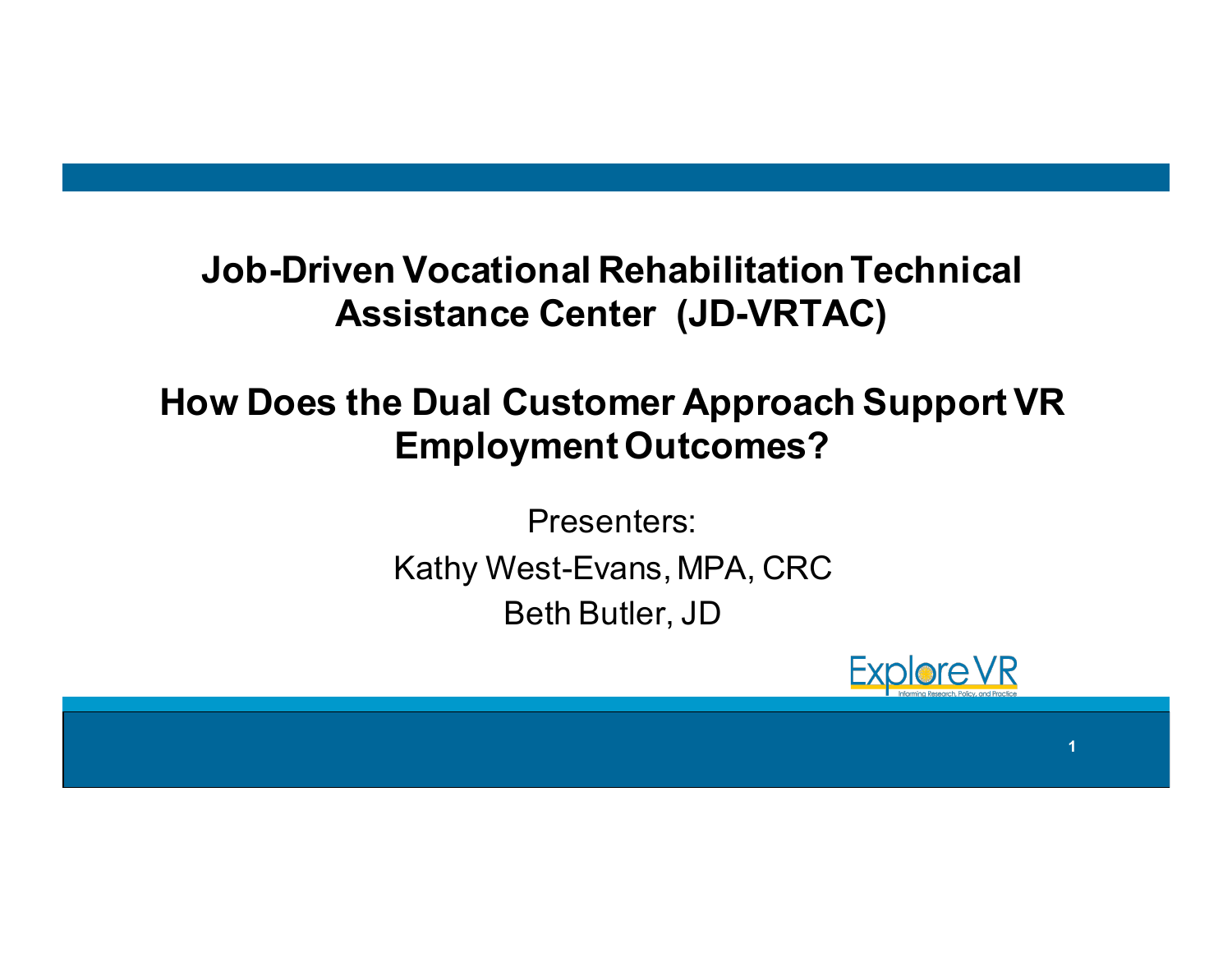### **Webinar Objectives**

- To explore why and how VR developed a dual customer strategy.
- To review the dual customer strategy and how it benefits both the individual and business.
- To understand the difference between job development and business relations
- To learn how the National Employment Team (NET) built and what services does it offer to business.
- To explore how the connection with business benefits VR counselors and individual customers in the career and employment planning process.
- To learn about the Talent Acquisition Portal (TAP), including why and how this tool was developed. What are the benefits of TAP to VR, individual and business customers?
- To discuss the new business related language in the Rehabilitation Act which was amended by WIOA.

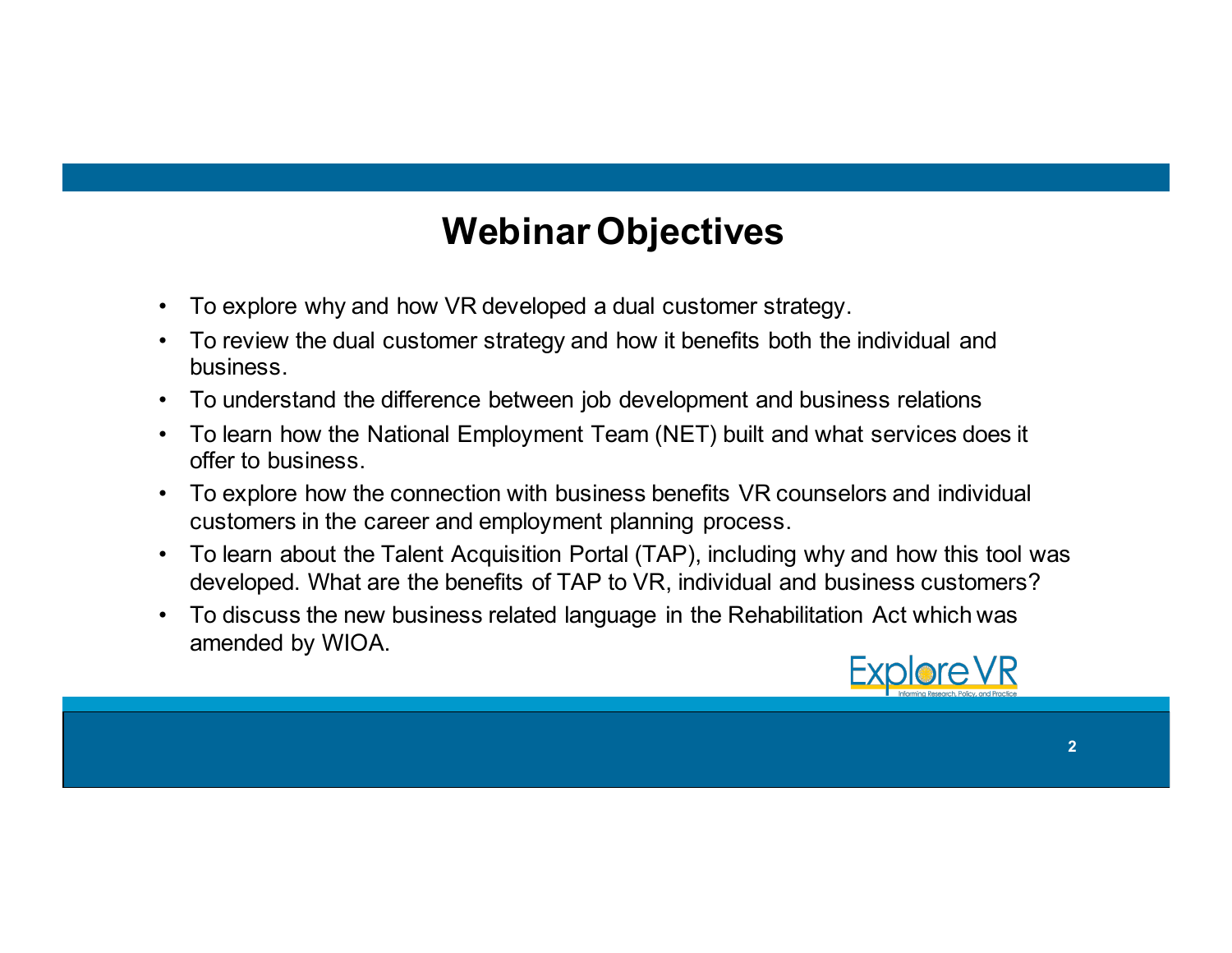#### **Job-Driven Center Goals**

Improve skills of state VR agency staff, other rehab professionals & providers of VR services, who are trained to provide "job-driven" VR services & supports to PWD, employers & customized training providers.

#### **Four Topic Areas:**

- 1. Business Engagement
	- 2. Employer Supports
- 3. Labor Market Information (LMI)
- 4. Customized Training Providers

**www.explorevr.org**

*JD-VRTAC is funded by Rehabilitation Services Administration (#H264A140002)*

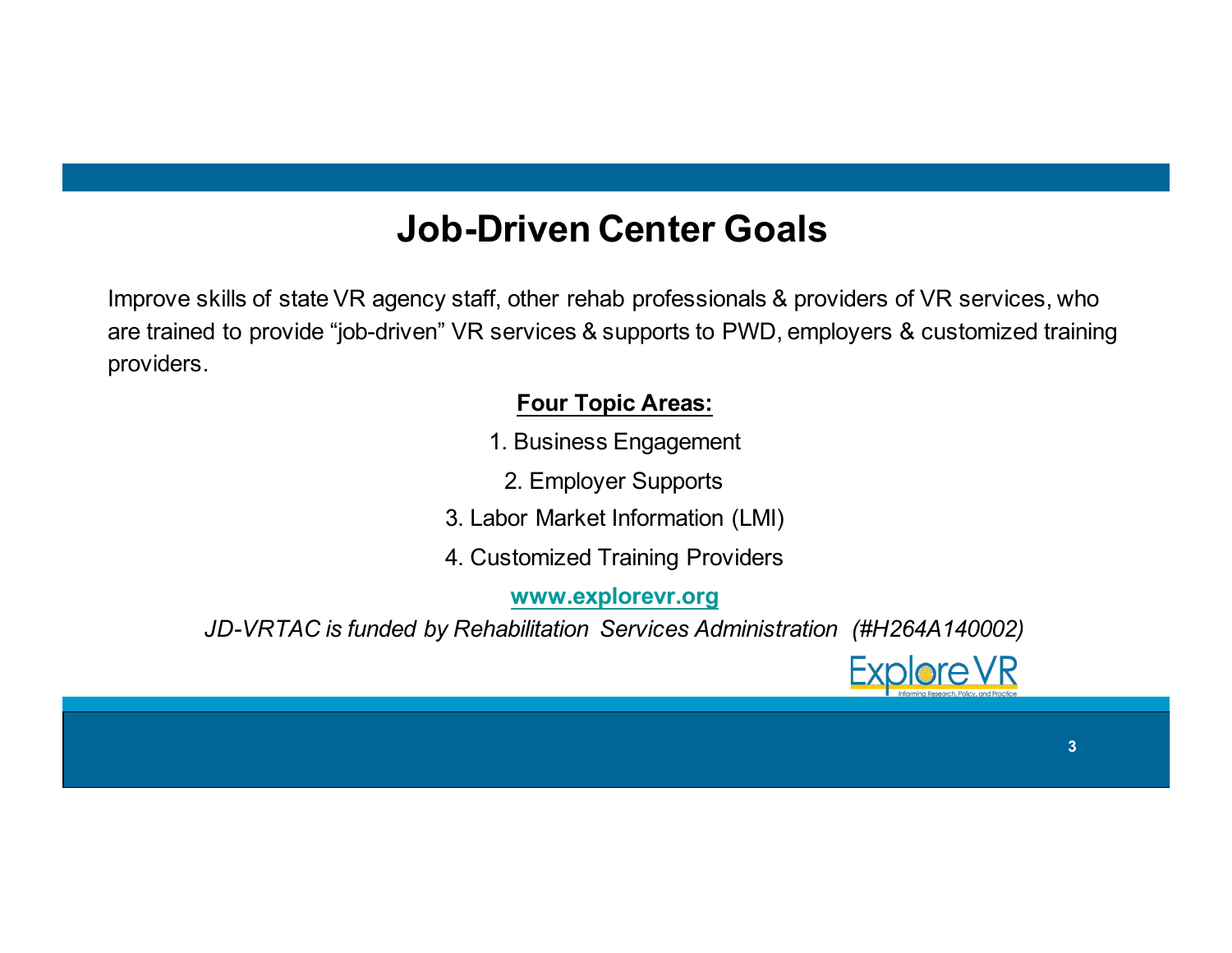#### **Job-Driven Center Partners**

Institute for Community Inclusion (ICI) at Univ. of Massachusetts, Boston

#### *In Partnership with***:**

•Jobs for the Future (JFF)

•Univ. of Arkansas

•Univ. of Washington

•United States Business Leadership Network (USBLN)

•Association of University Centers on Disabilities (AUCD)

•Council of State Administrators of Vocational Rehabilitation (CSAVR)

#### *In Collaboration with:*

•National Council of State Agencies for the Blind (NCSAB)

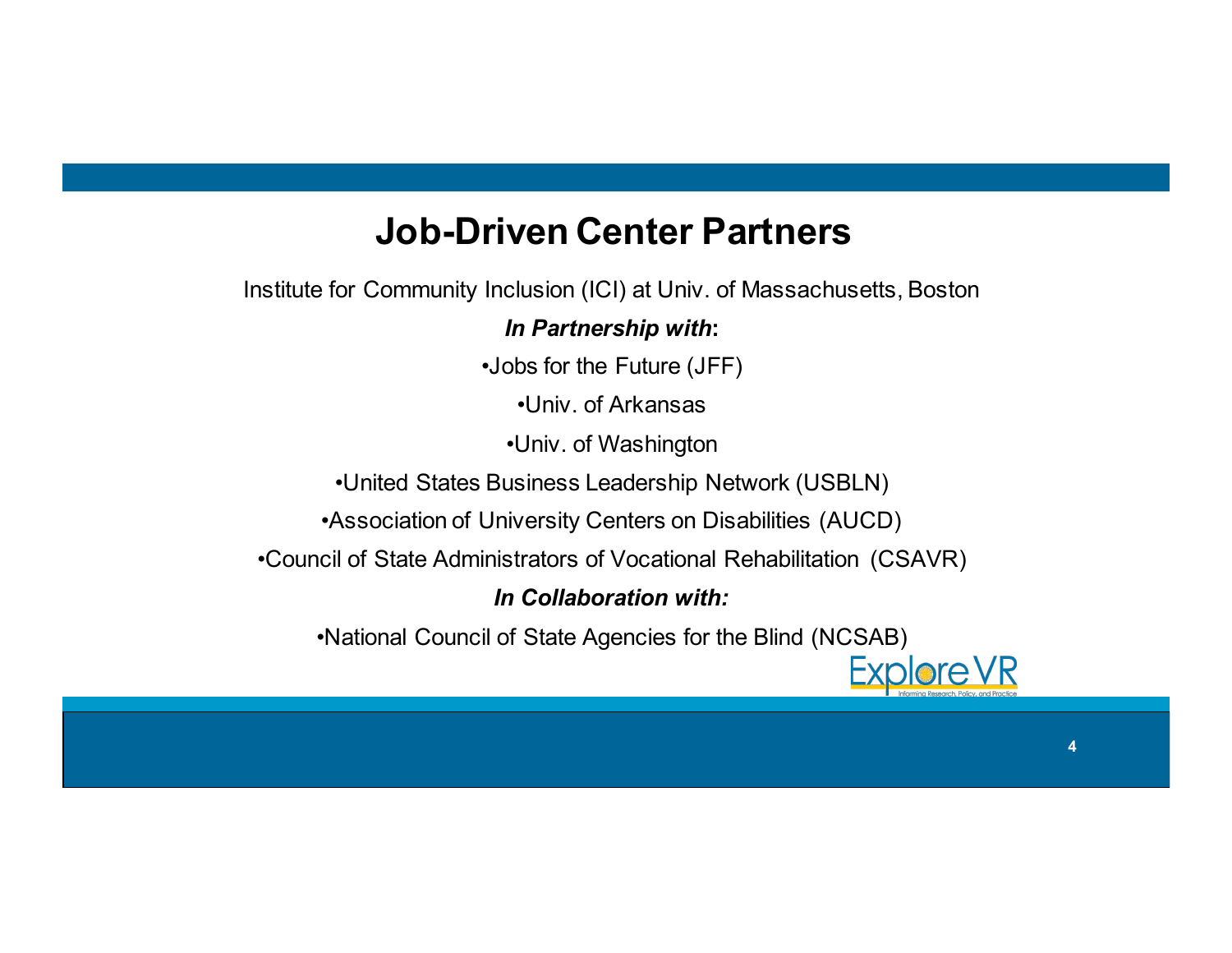#### **Council of State Administrators of Vocational Rehabilitation (CSAVR)**

- Membership organization of VR Directors
- 80 agencies: every state, territories, D.C.
- Federal/State Funded RSA in the U.S. Department of Ed.
- 25,000 staff
- Serving over one million individuals with disabilities per year
- Partnered with the VA-VR&E, AIR
	- Largest talent pool of people with disabilities
	- Supported by VR leadership and Business Consultants
	- Vendor Network of 10,000 Community Partners
- Strategic alliance with the USBLN
- Partners: NILG, SHRM, Chamber

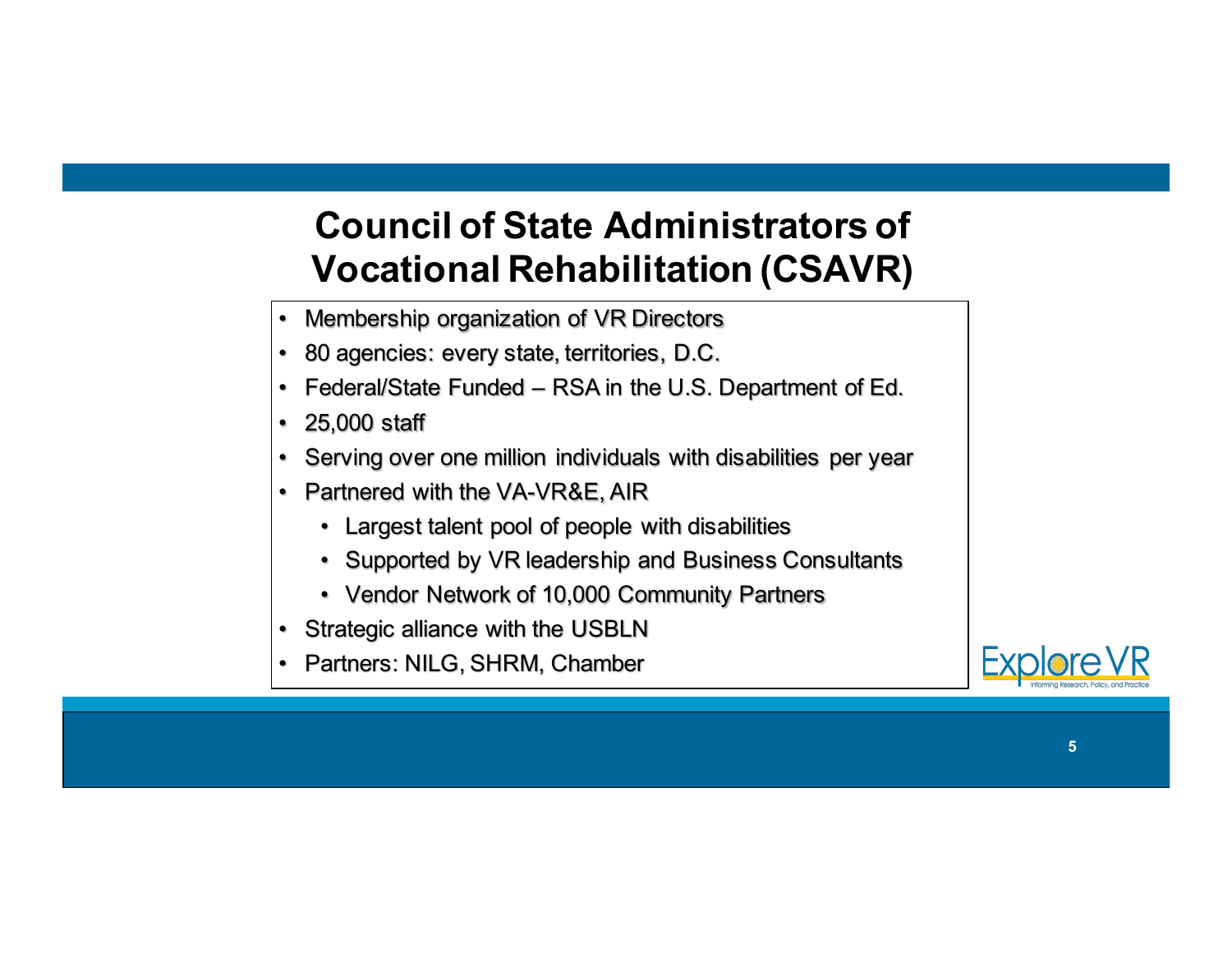#### **The National Employment Team (NET) Built with Business Customers**

- **2004 – National Employment Conference**
	- RSA, CSAVR and 35 Business Partners
- **We Listened and Learned from Business**
- **Dual Customer Strategy**
	- Individuals
	- **Business**
- **National in Scope - VR as One Company**
	- National Team Connect 80 Agencies
	- Build an Infrastructure that is easily accessible
	- Single Points of Contact (National State –Local)
	- A Network that Delivers and is Sustainable

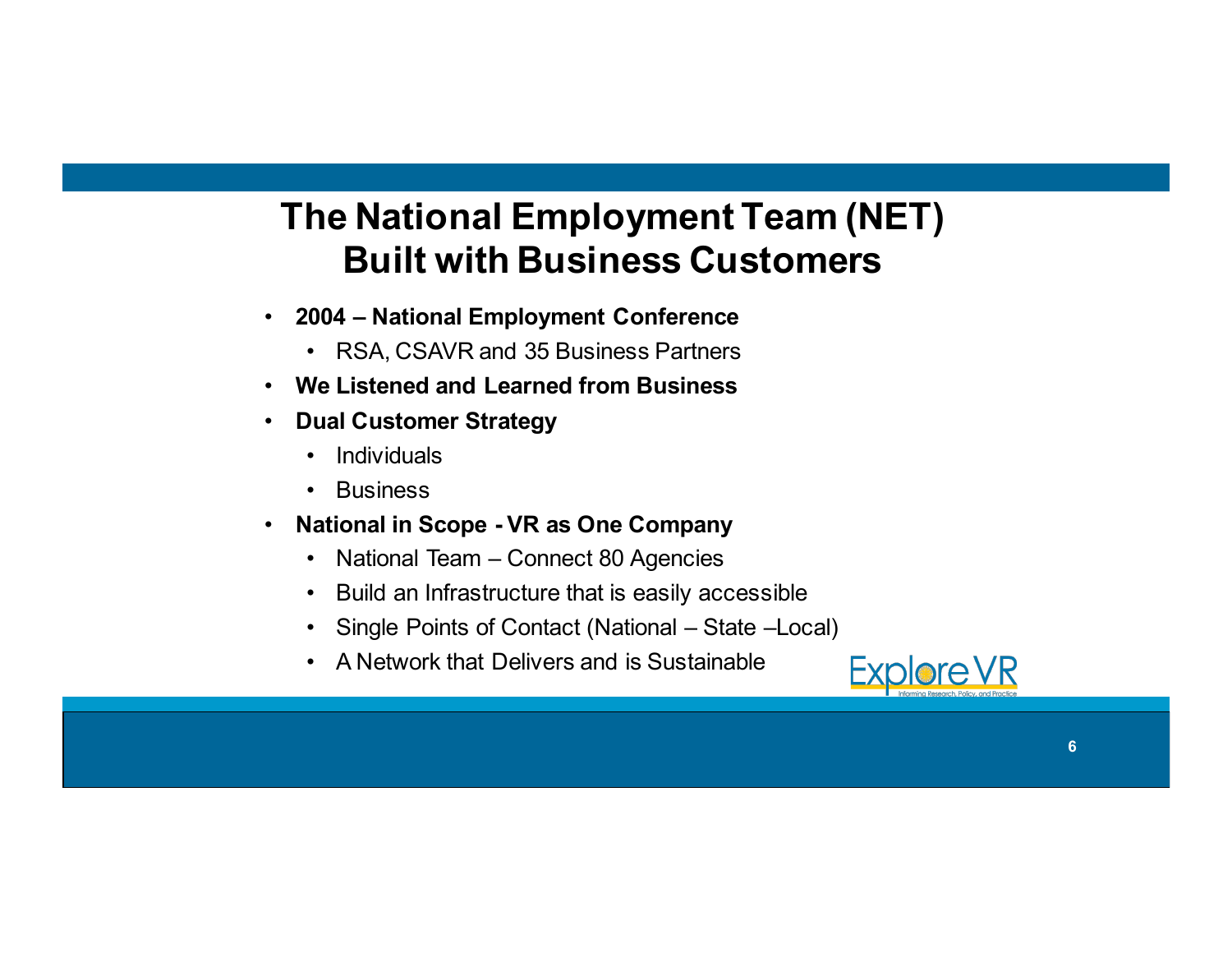# **The National Employment Team (NET)**



- **The infrastructure: national, state and local**
- **The business focused services**
	- Strategic planning
	- Staff education and awareness
	- HR, access to a talent pipeline and retention supports
	- Financial supports and resource development
	- Technical Assistance and Consultation: accommodations, AT, legal, policy, compliance, customer service, marketing and product development

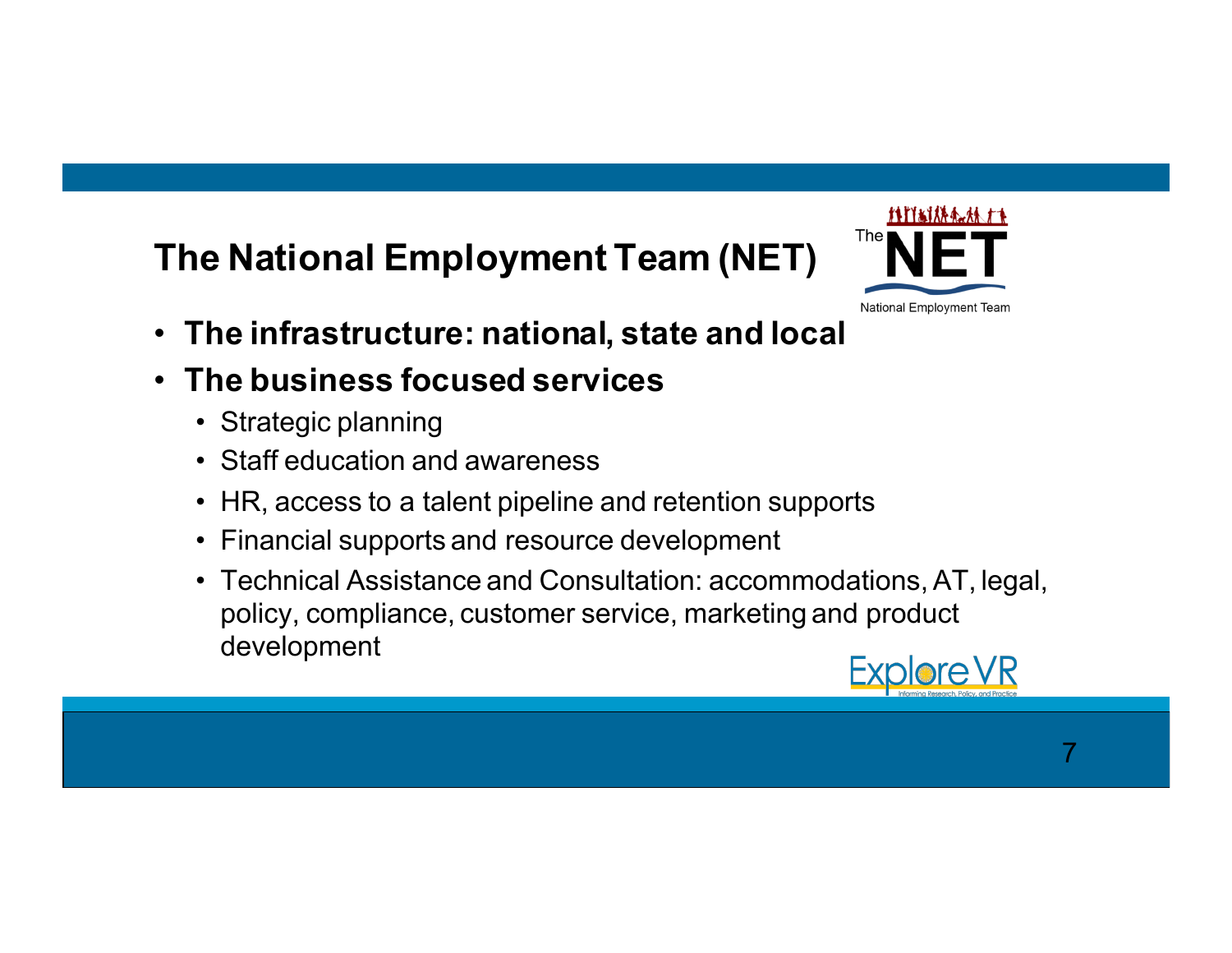# **Talent Acquisition Portal (TAP)**



- Why TAP?
- Partners in development
- Customer's role in the design and content
- Features of the system
- Virtual career, job fairs and hiring events
- Future expansion and development

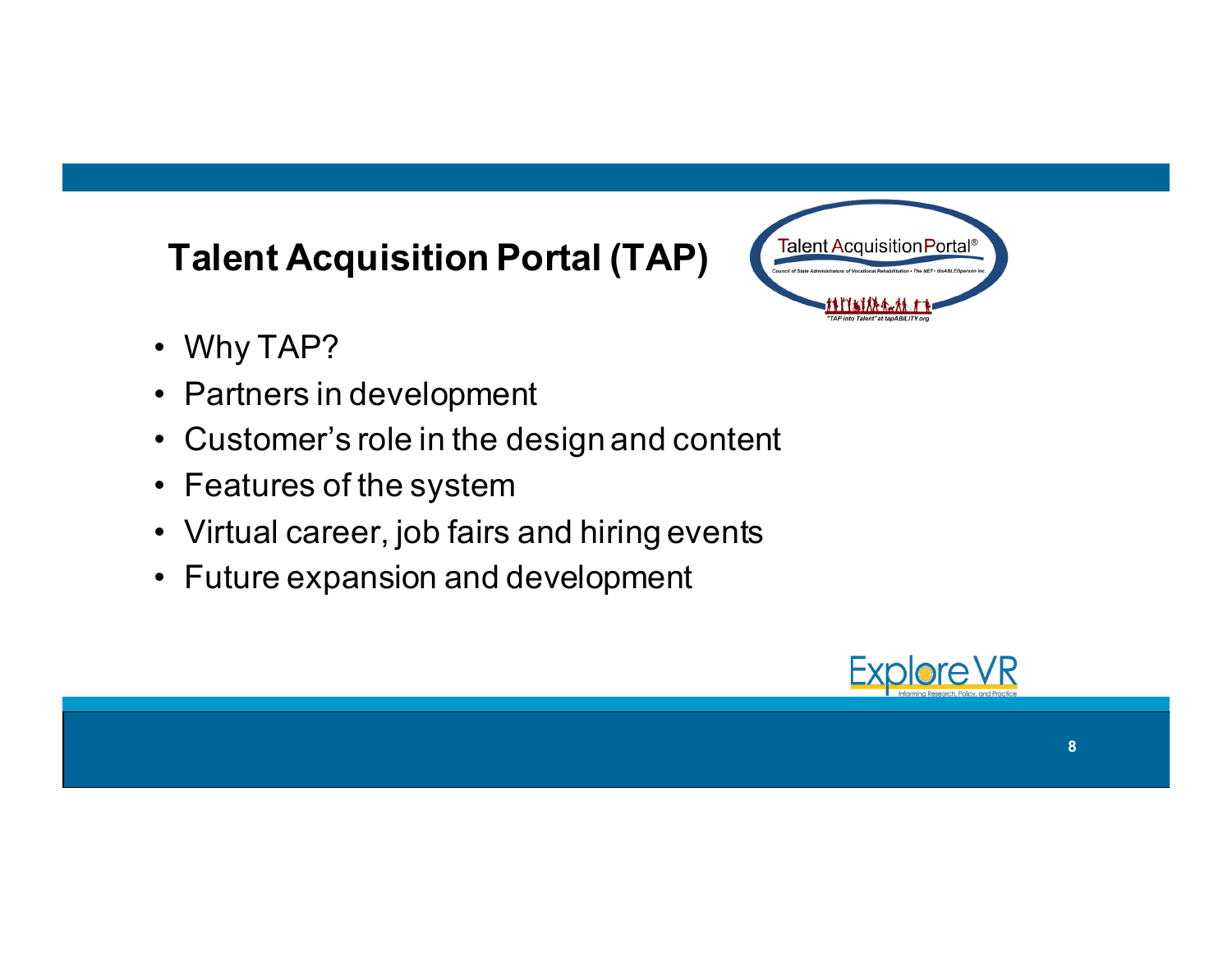### **Workforce Innovations and Opportunities Act (WIOA)**

- Business Relations past, present and future
- Section 109
- New elements in legislation
- Order of Selection
- State Rehabilitation Counsel Representatives
- VR's niche in the Workforce System

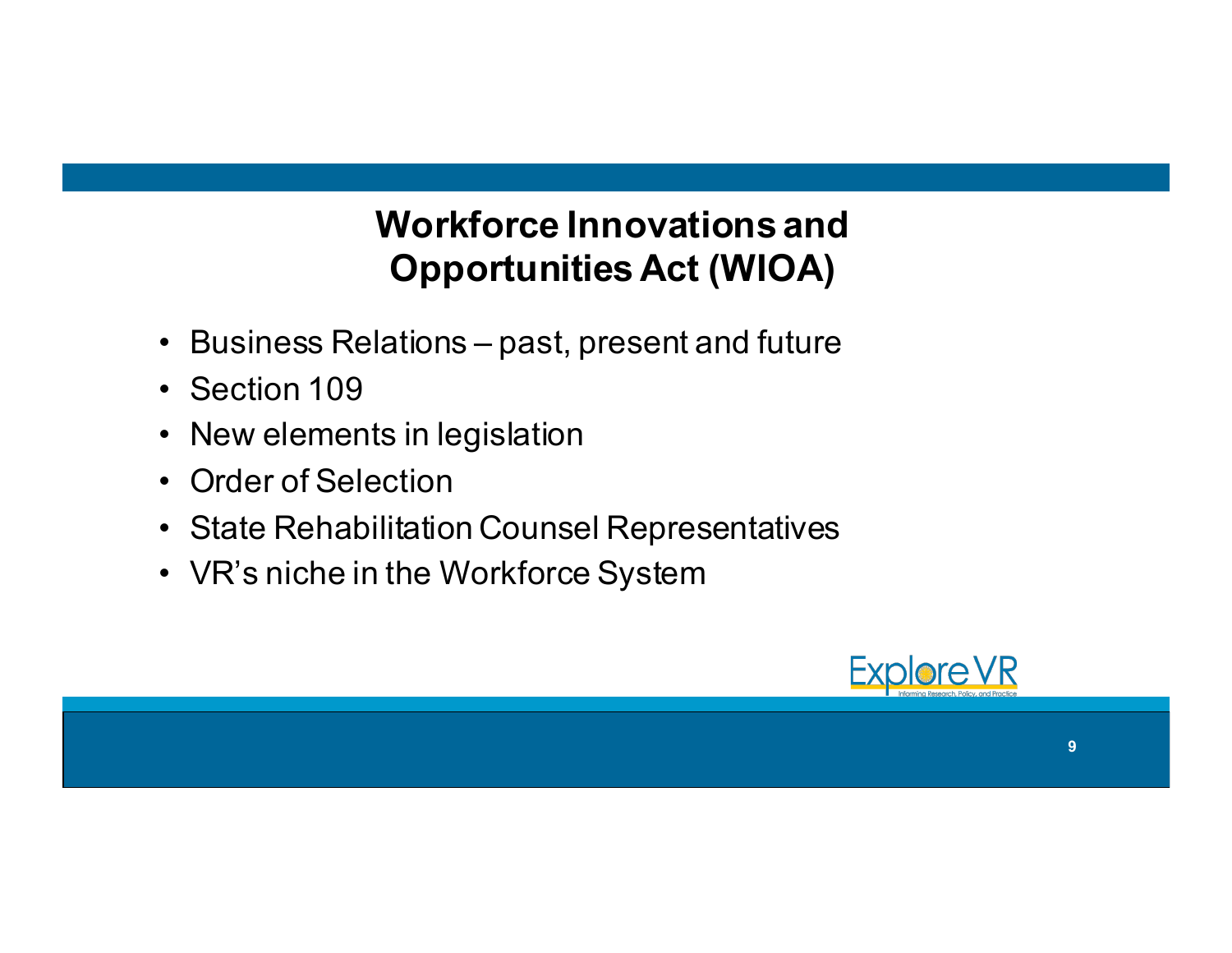# **Opportunities: The Time is Now**

- Federal Executive Order
- NGA: Better Bottom Line
- Section 503/VEVRAA (Contractors and Sub-Contractors)
	- Compliance
	- "We just don't know what we don't know"
- Shrinking Labor Force Demand for Talent
- Disability During the Life Cycle of Employment
- Aging Workforce
- Veterans
- Changing Workplace
- Diversity Brings Innovation
- VR's Customers and Partners
- Return on Investment



<del>uritations (</del><br>A at Work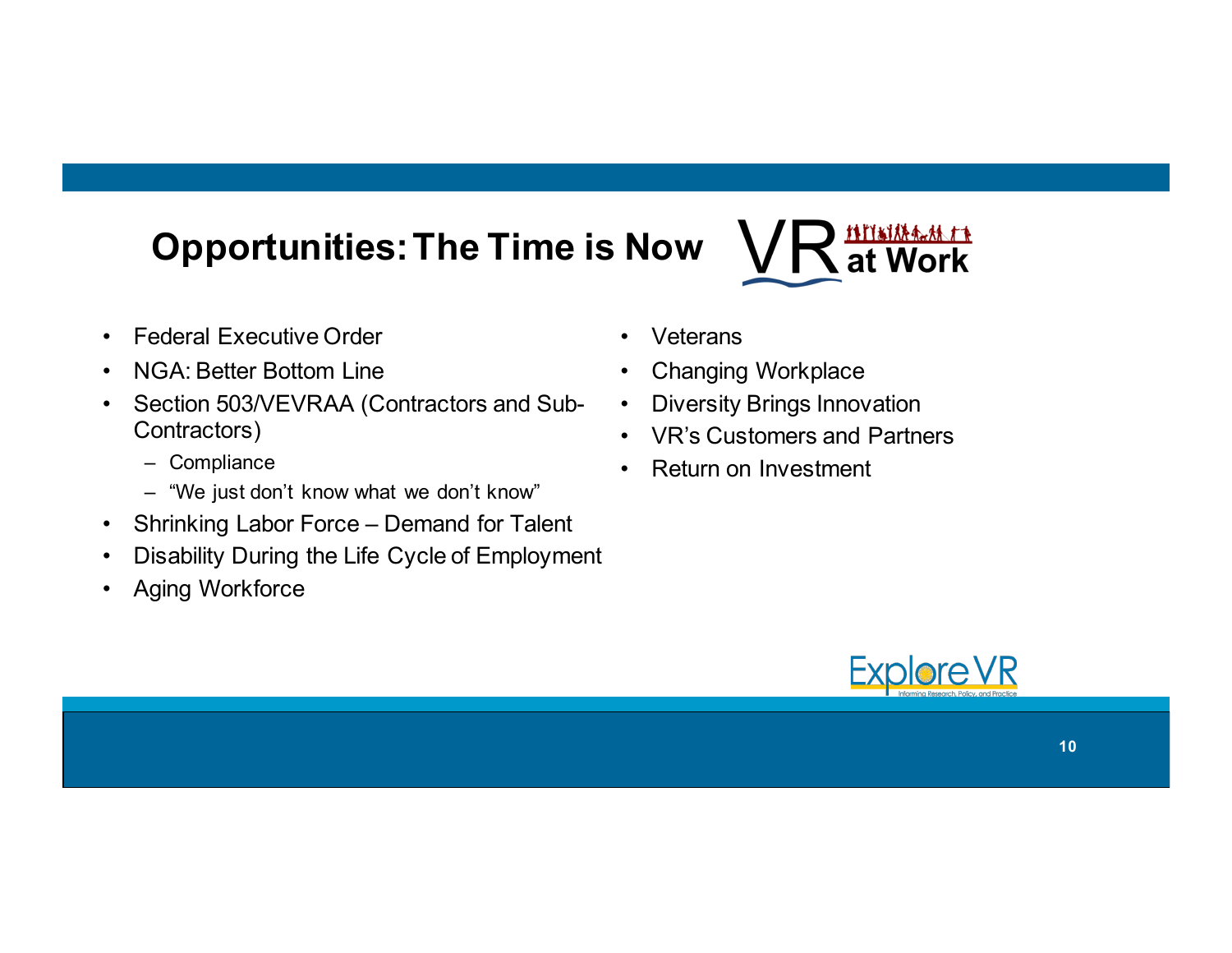#### **The NET and TAP Building and Growing with VR Customers**

- Customer Driven Network
	- Build relationships and trust
	- Understand the business as a whole
	- Real time Labor Market Information
- Strategic Alliances and Partnerships
	- USBLN
	- NILG
	- OPM
- Leverage the Strengths of a National System
- Deliver at the National, State and Local Level

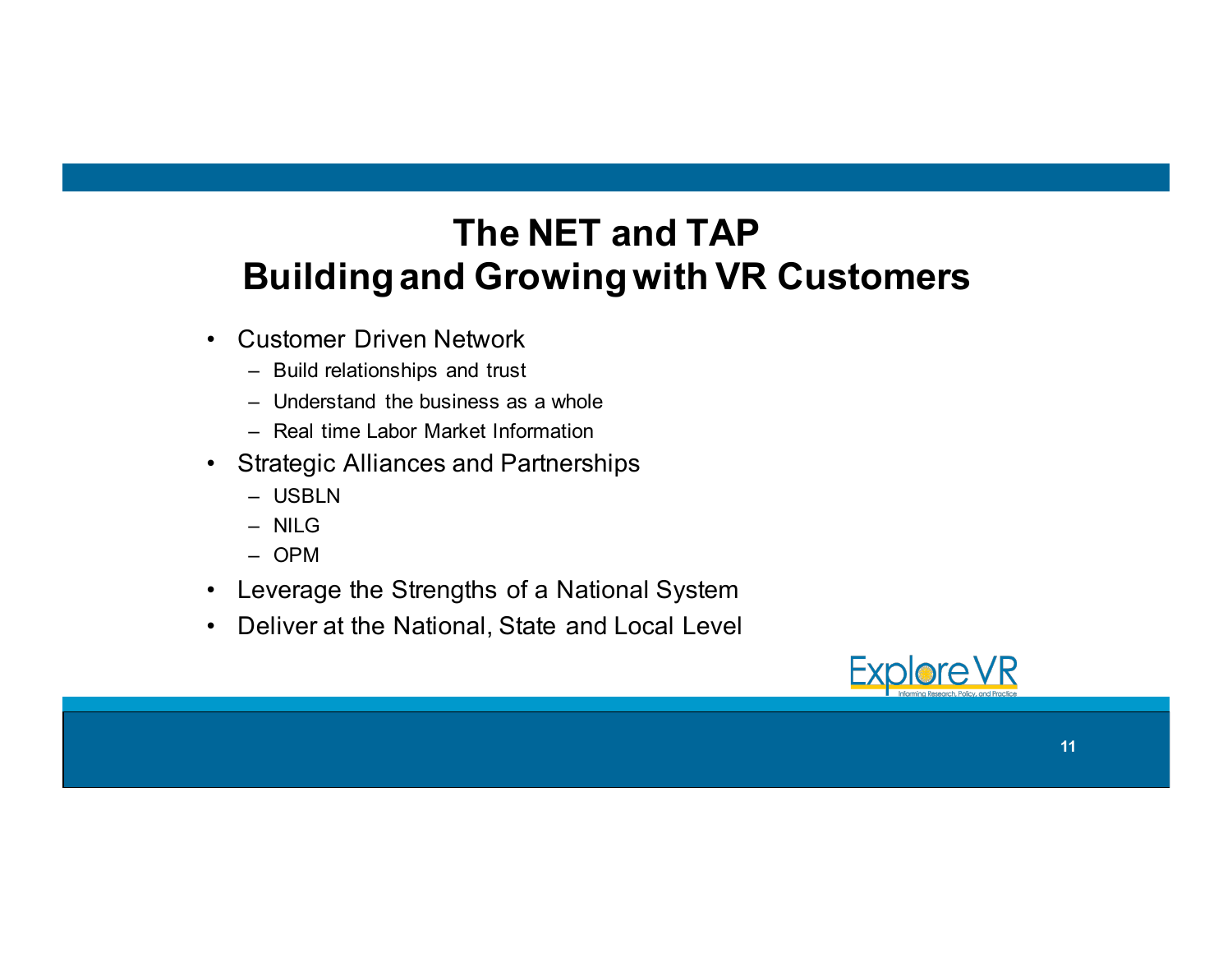## **Beth Butler, JD**

- **Beth's Journey**
- **SouthTrust**
- **Wachovia**
- **Wells Fargo**
- **Lowe's**
	- Developing a corporate culture
	- Building a national strategy and partnership with the NET/VR
	- Design and development of a centralized accommodation unit
- **Advice to VR staff: what works and what doesn't**
- **Key Skill Sets**